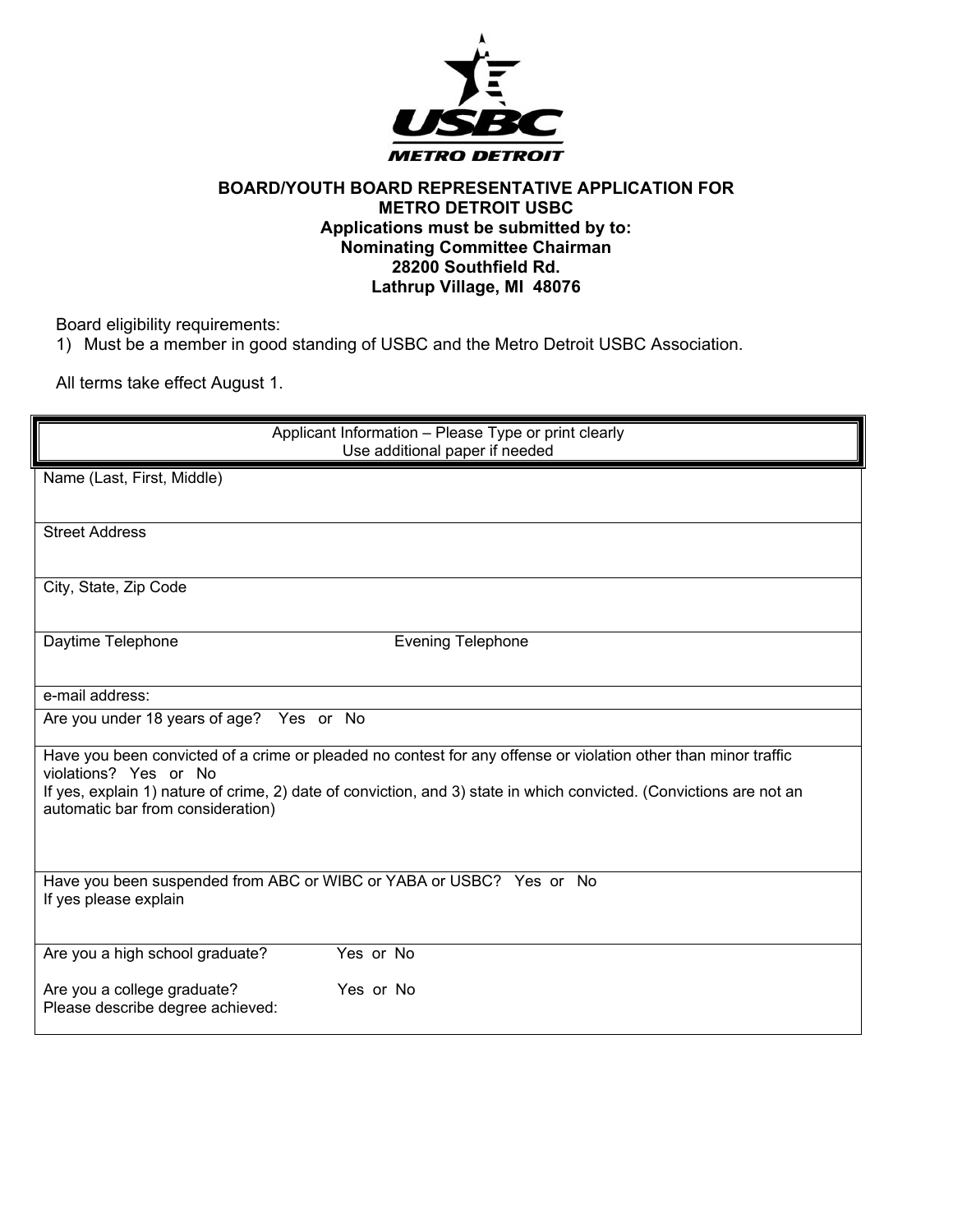Please describe your leadership history in bowling (i.e. association official, league officer, youth coach, etc.)

Please describe any other information you consider significant to this association and application

**NOTE: Information provided in this application will be published in the digest of information provided to the attendees of the annual meeting.** 

All information contained in this application is true to the best of my knowledge and belief. I understand that misrepresentations or omissions of any kind may result in denial or removal from office (which ever is applicable) Signature Date